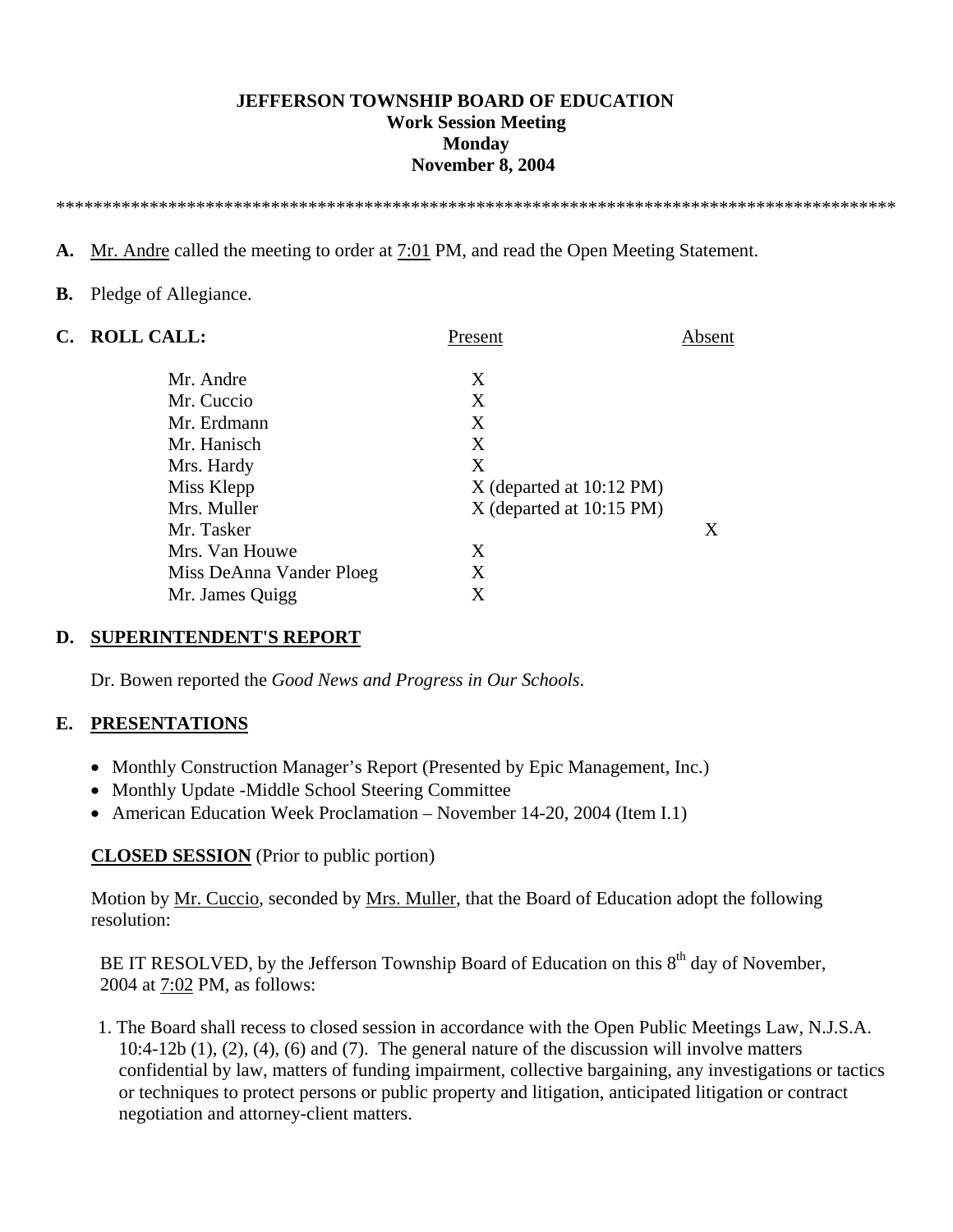- 2. These matters will be disclosed to the public as soon as the need for confidentiality no longer applies, which is anticipated to be later this evening.
- 3. This resolution shall take effect immediately.

Motion carried.

The meeting was recalled to order at 8:20 PM.

**F, G, H, I, J, K and L** - The Board reviewed the motions slated for a vote on November 15th. No comments and/or questions were raised.

- **M. COMMITTEE REPORTS** Policy CommitteeMrs. Hardy reported the status of the dedicating memorial for the high school gym.
- **N. COMMUNICATIONS** Correspondence was received regarding the following:
	- Senator Bucco letter regarding Jewish holiday
	- School calendar
	- Bus stop
- **O. OLD BUSINESS** None.
- **P. NEW BUSINESS** None.

## **Q. COMMENTS FROM THE AUDIENCE**

Comments were made regarding the following:

• Field trips

### **R. BOARD MEMBER COMMENTS**

Miss Vander Ploeg and Mr. Quigg, Student Representative, both commented on parking at the high school.

## **CLOSED SESSION**

Motion by <u>Mr. Andre</u>, seconded by <u>Mr. Hanisch</u>, that the Board of Education adopt the following resolution:

BE IT RESOLVED, by the Jefferson Township Board of Education on this  $8<sup>th</sup>$  day of November, 2004 at 8:55 PM, as follows:

- 1. The Board shall recess to closed session in accordance with the Open Public Meetings Law, N.J.S.A. 10:4-12b (1). The general nature of the discussion will involve matters confidential by law.
- 2. These matters will be disclosed to the public as soon as the need for confidentiality no longer applies, which is anticipated to be later this evening.
- 3. This resolution shall take effect immediately.

Motion carried.